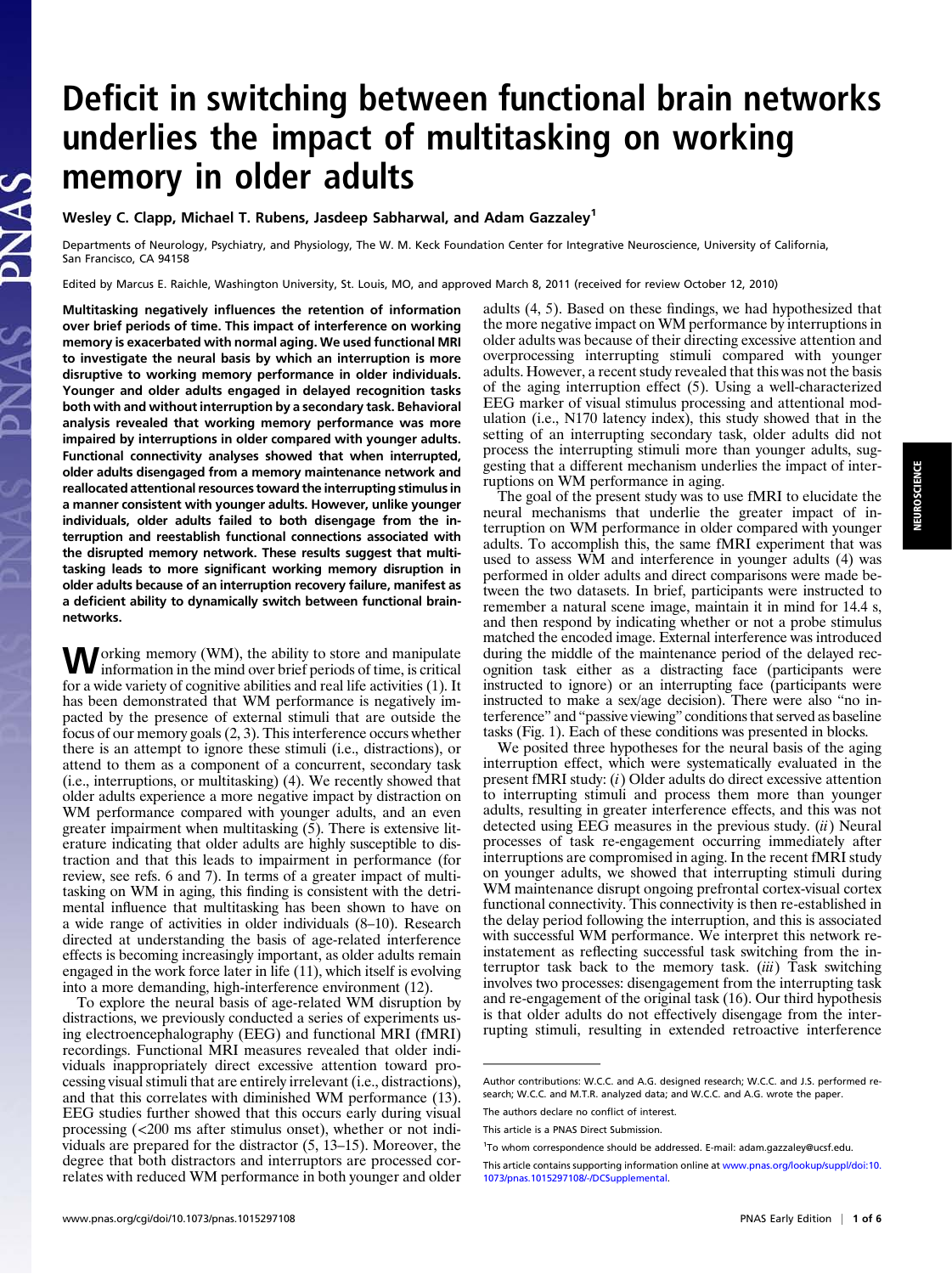

Fig. 1. Experimental paradigm. Participants performed four blocked and counterbalanced tasks. For interrupting stimuli (IS), distracting stimuli (DS), and no interference (NI), an encode scene was followed by a delay and a probe scene at the end of each trial. For IS and DS, an interfering face stimulus appeared middelay, requiring attention only in IS. For NI, an equallength delay replaced the interfering face. For passively viewed (PV), participants were told to passively view the scene and face, and the probe consisted of responding to the direction of an arrow.

effects. Of note, older adults have been shown to exhibit impaired task-switching abilities (17, 18), which may be a consequence of any of these possibilities.

## Results

Behavioral Data. To investigate age-related changes in susceptibility to interference, we first compared WM accuracy across tasks. Older participants performed significantly worse in the presence of interference. They achieved the highest accuracy in the no interference task (NI) (96%), which declined in the presence of distracting stimuli (DS) [93%,  $t(16) = 3.43, P < 0.005$ ], and further when confronted with interrupting stimuli (IS) [88%,  $t(16)$  = 5.222,  $P < 0.00005$  ([Table S1](http://www.pnas.org/lookup/suppl/doi:10.1073/pnas.1015297108/-/DCSupplemental/pnas.201015297SI.pdf?targetid=nameddest=ST1)). WM performance was also significantly worse on the IS task compared with the DS task  $[t(16) =$ 2.92,  $P < 0.01$ ]. This same pattern of results was observed in older adults who performed a similar version of this experiment, with faces used as both the encoded and interfering stimuli (5). The data from the older adults were directly compared with accuracy results from younger adults who engaged in the identical fMRI experiment [\(Table S1\)](http://www.pnas.org/lookup/suppl/doi:10.1073/pnas.1015297108/-/DCSupplemental/pnas.201015297SI.pdf?targetid=nameddest=ST1) (4), using an ANOVA with task (NI, DS, IS) as the within-participant factor and age (younger, older) as the across-participant factor. This analysis revealed a main effect of task  $[F(2,70) = 12.341, P < 0.05]$ , no effect of age  $[F(1,35) < 1,$  $P > 0.05$ ], and a task by age interaction  $[F(2,70) = 3.162, P < 0.05]$ . To further evaluate this interaction and the impact of interference on WM accuracy, we compared the reduction in task performance from the NI condition across age groups (i.e., NI-IS and NI-DS). This comparison revealed that the impact of interruption on WM was greater for older adults  $[t(35) = 2.060, P < 0.05]$ , but the impact of distraction did not differ between age groups  $[t(35) < 1,$  $P > 0.05$ . There was also no age difference between the IS-DS contrast  $[t(35) = 1.17, P > 0.05]$ .

Reaction time data revealed that older adults responded fastest during NI (1,210 ms, SE 122), and this was not significantly different from DS (1,226 ms, SE 127), but faster than IS  $(1,281 \text{ ms}, \text{SE } 133)$  ( $P < 0.05$ ). The younger adults exhibited the following reaction times: NI (1,089 ms, SE 86), DS (1,072 ms, SE 87), and IS (1,063 ms, SE 75) [\(Table S1\)](http://www.pnas.org/lookup/suppl/doi:10.1073/pnas.1015297108/-/DCSupplemental/pnas.201015297SI.pdf?targetid=nameddest=ST1). Comparing reaction times across age groups revealed no main effect of condition  $[F(2,70) = 1.3, P > 0.05]$  or age  $[F(1,35) = 3.86, P = 0.057]$ , but an age by condition interaction  $[*F*(2,70) = 3.3, *P* < 0.05]$ . This interaction was driven by a significant difference between the age groups only in the interruption task ( $P < 0.05$ ).

Thus, the reaction time and accuracy data converge to reveal that WM recognition performance in older adults was both slower and less accurate in the presence of interruption compared with younger adults. Also of note, all participants exhibited accuracy of greater than 90% in responding to the sex/age interruption task (i.e., reporting males over 40 y of age).

Neural Data. Hypothesis 1: Older adults process interruptors more than younger adults. To investigate if older adults direct more resources to processing interrupting stimuli compared with younger adults, we assessed the blood-oxygen level-dependent (BOLD) response in the region of the visual cortex maximally selective to the interrupting stimulus category (i.e., faces) during the time period when these stimuli were present. The fusiform face area (FFA) is selectively responsive to faces (19), and activity in this region is modulated by top-down attentional processes (13). Analysis of the current data revealed that FFA activity in response to interfering face stimuli differed depending on the task. Consistent with what was determined for younger adults, BOLD response in older adults to interruptors (IS) was higher than for distractors (DS)  $[t(16) = 2.45, P < 0.05]$  and passively-viewed intervening stimuli  $(PV)$  [ $t(16) = 2.25, P < 0.05$ ] (Fig. 2). Direct comparisons to fMRI data from younger participants showed a main effect of condition  $[F(2,70) = 11.9, P < 0.05]$ , but no effect of age  $[F(1,35) = 2.31,$  $P > 0.05$ ] and no condition by age interaction  $[\bar{F}(2,70) = 1.89]$ ,  $P > 0.05$ . Thus, these fMRI results support previous conclusions that older adults do not direct more attention to processing interrupting faces compared with younger adults (5).

To evaluate the relationship between activity modulation to interrupting stimuli and WM performance in older adults, fMRI modulation indices from the FFA (IS-PV; see Materials and Methods) and WM accuracy data were subjected to an acrossparticipant regression analysis. This analysis showed a significant negative correlation between enhancement of interruptors and WM accuracy in older adults, revealing that participants who allocated greater visual processing resources to the interruptor, performed worse on the WM task  $(R = -0.6, P < 0.05)$  (Fig. 2). This finding was also true for younger participants performing this same fMRI experiment ( $R = -0.54, P < 0.05$ ) (4) (Fig. 2) [with no difference in correlations between age groups ( $z = 0.25$ ,  $P = 0.8$ ], as well as both younger and older participants engaged in a similar version of the experiment using EEG markers of attention modulation (i.e., N170 latency indices) (5). Although not the focus of the present study, a strong correlation between the suppression index (DS-PV) and WM performance ( $R = 0.51$ ,  $P < 0.05$ ) exists, where those participants who exhibited the most suppression, had the highest WM accuracy in the DS task.

In summary, the relationship between the degree that interruptors were processed and the impact that this processing had on WM performance is preserved in aging. This finding converges with data from our previous EEG experiment (5), thus processing of the interruptors does not account for the age-related interruption effect (rejection of hypothesis 1).

Hypothesis 2: Older adults exhibit impairment in reactivating representations of the memoranda after interruption. A previous fMRI study in younger adults revealed that a region of the prefrontal cortex, the right middle frontal gyrus (MFG), and the visual cortical region that selectively represents scene memoranda [parahippocampal place area (PPA) (20)] remained functionally connected throughout the maintenance period in tasks with no interference, as well as when a face was a distractor, but that connectivity dropped significantly in the presence of a face interruptor (4). This finding was interpreted as a disruption in the maintenance of scene memoranda when attention was directed toward the interruptor. Data suggested that representations of the scene memoranda were reactivated in the delay period following the interruption, as reflected by a re-establishment of significant MFG-PPA functional connectivity  $[t(16) = 5.79, P < 0.00001]$ .

To assess these same measurements in older adults, an identical functional connectivity analysis was conducted for the older participants. The approach involved first collapsing the data from the encoding stages of all three WM conditions (IS, DS, and NI) and identifying regions within the prefrontal cortex that were most strongly correlated with the PPA. In older adults, this analysis revealed a single area in the prefrontal cortex significantly correlated with the PPA (i.e., right MFG). Of note, this MFG region identified in older adults was 8.40 mm from the right MFG region identified and evaluated in younger adults [Montreal Neurological Institute (MNI) coordinates: Younger (46, 36.1, 28.6), Older (41.7, 31.1, 23.4)] (4). Average z-scores were then extracted from each participant's correlation maps from the right MFG region during four stages of each condition (encode, delay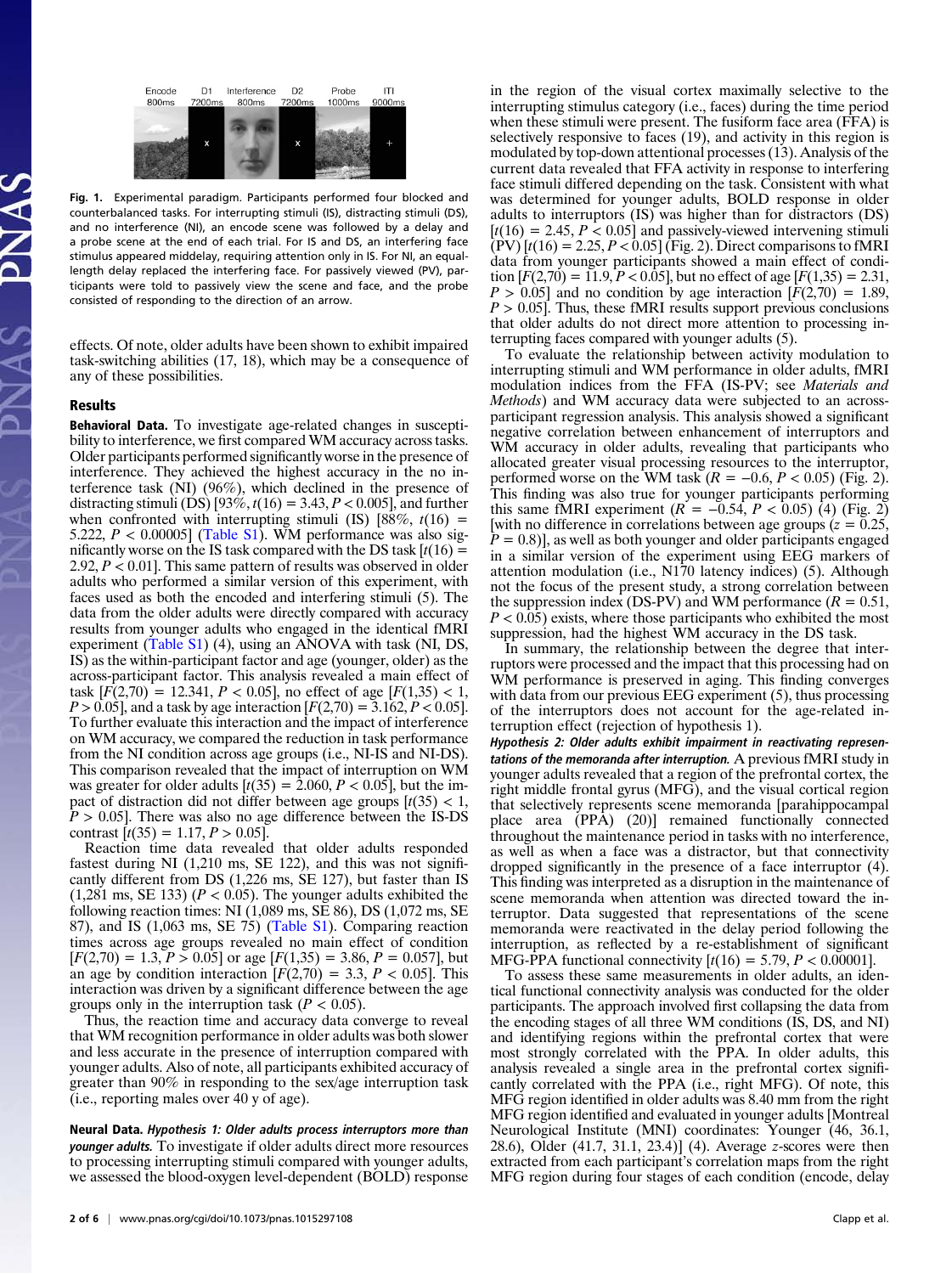

Fig. 2. Visual association cortex activity. BOLD response in the FFA shows modulation based on task instructions; that is, activity is highest in the interruptor condition (IS vs. PV and IS vs. DS,  $P < 0.05$ ). The amount of attention that participants allocate toward an interruptor (IS, enhancement) correlates negatively with their WM performance (younger:  $R = -0.54$ ,  $P < 0.05$ ; older:  $R = -0.6$ ,  $P < 0.05$ ).



1, distractor, and delay 2). Comparisons next focused on the interference period in older adults, and showed that MFG-PPA functional connectivity was significantly diminished in the interruptor condition (IS) compared with the same time period when no interfering stimulus was present (NI)  $[(t(16) = 3.22, P <$ 0.05] or when a distractor was present (DS)  $\left[t(16) = 2.95, P \right]$ 0.05] (false-discovery rate correction for multiple condition and interval comparisons) (Fig. 3, Upper). Furthermore, at the time of interference, connectivity was only significant in DS and NI conditions  $[t(16) = 2.56, 2.83 \, P < 0.05]$ , and not in IS  $[t(16) =$ 1.25,  $P > 0.05$ . This pattern was identical to the functional connectivity findings in the interference period in younger adults (4), and suggests that the rehearsal of the memoranda in both age groups is disrupted by the interruptor.

However, unlike younger adults, where significant MFG-PPA connectivity was re-established in the delay period following interruption (delay 2), functional connectivity in older adults did not return to significant levels (Fig. 3, Upper). Additionally, it remained reduced relative to both DS and NI levels  $[t(16) =$ 2.95, 3.18,  $P < 0.05$ ], also in contrast to the pattern in younger adults, where there was no difference between the three conditions in delay 2 (4). These results suggest that reactivation of internal representations of the scene memoranda following interruption was impaired in older adults. Further investigation to directly assess whether older adults differed from younger adults in their re-engagement of the WM network (i.e., the change in MFG-PPA connectivity between the interruption and the postinterruption delay period), involved a two-way ANOVA with age (younger, older) and stage (interruption, delay 2) as factors. This analysis revealed a significant effect of stage  $[F(1,35) = 9.73, P <$ 0.05], age  $[F(1,35) = 9.49, P < 0.05]$ , and an age X stage interaction  $\left[\overline{F(1,35)}\right] = 4.15, P < 0.05$ . Post hoc t tests revealed that during interruption there was no significant difference between age groups  $[t(35) = 1.19, P > 0.05]$ , whereas younger adults showed significantly higher connectivity (i.e., re-engagement) during the postinterruption delay period compared with older adults  $[t(35) = 3.59, P < 0.05]$ . Evidence for the behavioral relevance of this finding was generated by a whole-brain analysis, which showed that in both younger and older adults, MFG-PPA connectivity in delay 2 correlated with subsequent WM accuracy (both  $P < 0.05$ , corrected for multiple comparisons) (4). These findings suggest that those participants who were best able to reactivate the stored memoranda postinterruption (via restoration of MFG-PPA connectivity) performed with the highest WM accuracy, highlighting the importance of assessing individual differences even in age-comparative studies (21). However, as a group, older participants were unable to attain levels achieved by the younger participants, which suggests an age-related reactivation deficit (support for hypothesis 2).

Hypothesis 3: Older adults continue to process interruptors after they are no longer present or relevant. To assess age-related differences in functional connectivity associated with the face interruptor, we evaluated connectivity measures between the right MFG region identified in the previous analysis and the FFA across the stages of each WM task in both younger and older adults. The results for both age groups indicated that there was no significant MFG-FFA connectivity for any task during the encoding (cue) period or delay 1 period. In the interference stage of the WM task, connectivity in the IS condition was significantly greater than in the DS  $[t(16) = 3.09, P < 0.05]$  and NI conditions  $[t(16) = 2.98, P <$ 0.05]. This finding was also true in younger adults  $[IS > DS: t(19) =$ 2.87,  $P < 0.05$ ; IS > NI:  $t(19) = 2.94 P < 0.05$ ]. These results were expected because IS was the only condition in which participants were instructed to direct attention toward the faces (Fig. 3, Lower). Further analysis revealed that there was no significant difference in MFG-FFA connectivity between age groups during the interruption period  $[t(35) = -0.112, P > 0.05]$ . These connectivity findings thus offer supporting evidence of the previous conclusion based on univariate FFA activity that both younger and older adults allocate the same degree of attention to processing the interrupting face (rejection of hypothesis 1).

In assessing the second delay period (postinterruption), younger participants' connectivity between the right MFG and FFA diminished to nonsignificant levels and did not differ from the connectivity measures in DS or NI ( $P > 0.05$ ), but connectivity in older participants remained significantly elevated, and to a greater degree than DS and NI  $[t(16) = 3.05, 3.19 P < 0.05]$  (Fig. 3, Lower). Moreover, older adults showed significantly higher MFG-FFA connectivity in the postinterruption delay period compared with younger adults  $[t(35) = -2.77, P < 0.05]$ . PPA-MFG and FFA-MFG connectivity did not correlate across participants in the postinterruption period ( $R = 0.36, P = 0.16$ ).

Thus, younger participants disengage the functional network associated with processing the interruptor during the second delay period, and older adults do not disengage during this time period (support for hypothesis 3).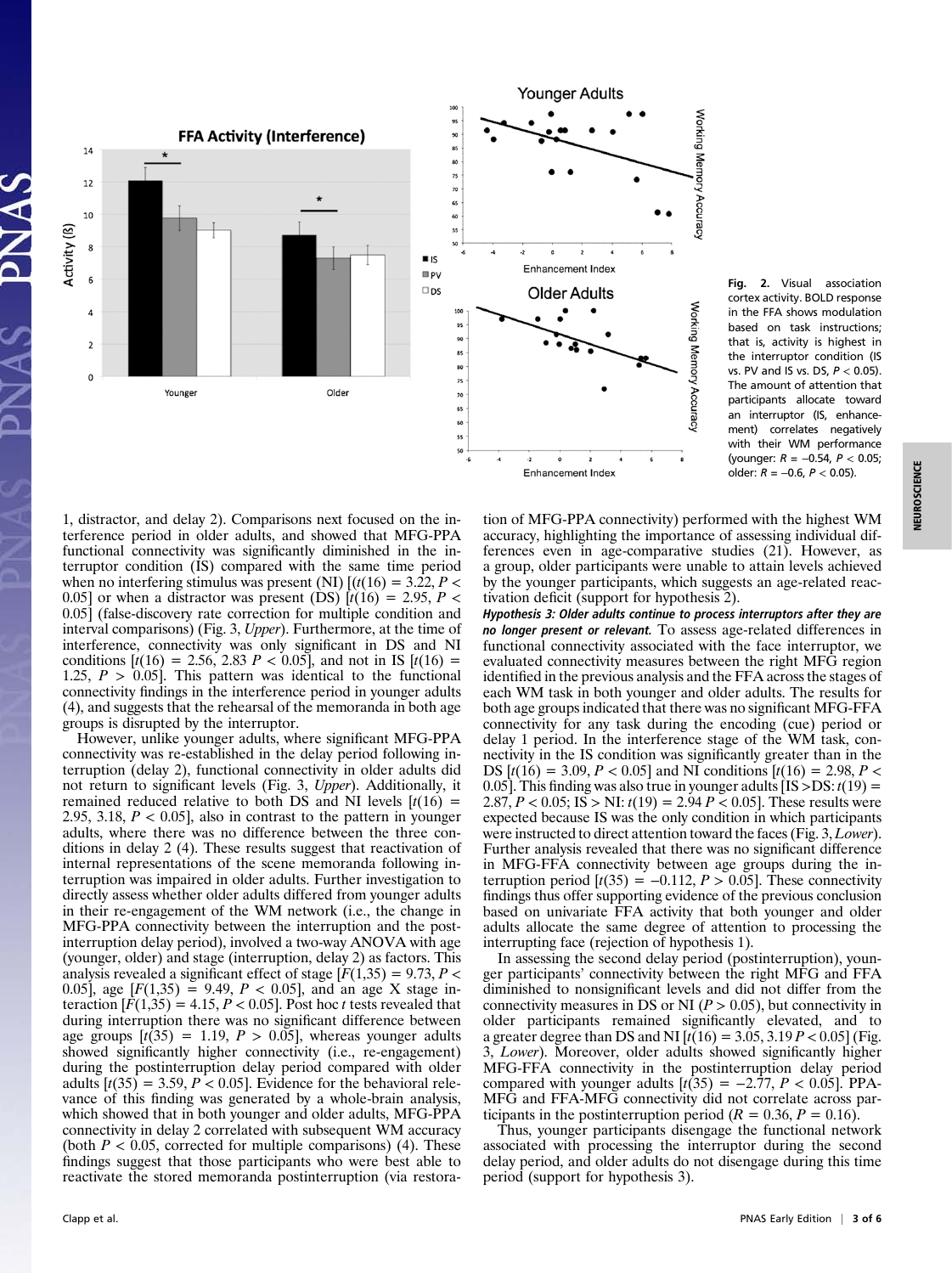

Fig. 3. MFG functional connectivity with PPA and FFA during WM maintenance. (Upper) In both younger and older adults, PPA connectivity with the MFG is maintained in all tasks in delay 1 (D1). In both NI and DS, connectivity is maintained in the interference period, whereas in IS connectivity declines significantly during interruption. Of note, during the second delay (D2), younger participants exhibit a return of significant connectivity between the MFG and the PPA, whereas the older participants do not. (Lower) FFA connectivity with this MFG region occurs only during the interruption period in both age groups, and remains elevated in the D2 period only in older adults. PPA and FFA regions in the axial slice are from a representative participant. Asterisks signify a significant difference between IS and NI (or DS).

## **Discussion**

The goal of the present study was to determine the neural basis of the disproportionate impact that multitasking has on WM performance in older adults. To accomplish this goal, older participants performed an identical experiment using fMRI recordings to that recently performed in younger individuals (4). A comparison of the behavioral data between age groups revealed that WM performance was more disrupted by interruption in older adults than it was in younger adults, thus replicating previous findings obtained using a similar task and EEG recordings (5). Given the fundamental role of WM in higher-order cognition, it is expected that this deficit has an impact on a wide range of life activities. This result contributes to a growing literature documenting the consequences of multitasking on cognitive performance in older adults (8–10).

In considering the neural mechanism of this behavioral effect, three nonmutually exclusive hypotheses were addressed. The fMRI data in the present study supports the results of our recent EEG study that concluded the age-related interruption effect was not the result of older adults processing interrupting stimuli more than younger adults. This conclusion, which is based upon both univariate FFA activity and MFG-FFA connectivity during the interruption stage of the delayed recognition task, and the convergence of findings across two recording techniques in distinct groups of participants, leads us to reject hypothesis 1. Rather, functional connectivity data assessed during the delay period following the interruptor support both hypotheses 2 and 3, which suggest that older adults have a diminished ability to reactivate internal representations of the stored memoranda following an interruption, as well as extended processing of interrupting stimuli.

The ability to dynamically update WM stores is critical for cognitive performance. Reactivation refers to the ability to return to mind memory representations of information that are no longer active (22). Functional connectivity data suggests that in younger adults, reactivation occurs in the delay period following interruption, such that after an individuals' attention is diverted toward a secondary task, it is reallocated to the memoranda that was temporarily released (4). The current findings suggest that older adults have a deficit in this ability to reactivate information following interruption. Further investigation is necessary to determine if this relates to a deficit in refreshing information, a process that increases or prolongs activity of still-active representations (23, 24), or deficits in reviving representations that are no longer active [i.e., recall (25), reactivation or retrieval (19)], which have been reported to occur in older adults.

The underlying mechanism of how memoranda remain internalized during the interruption period, such that is available for reactivation, was not explicitly investigated. We hypothesize that when active maintenance is disrupted by an interruption (as evidenced by diminished MFG-PPA connectivity during the interruption period), neural processes and networks involved in longterm memory are engaged (e.g., medial temporal lobe structures). Long-term memory consolidation processes may also have been engaged during encoding, and perhaps persist throughout the trial, in anticipation of the disruptive impact of interruption on the ability to rehearse. This view is supported by a recent study that showed hippocampal lesion patients exhibit diminished WM performance only when delayed-recognition tasks were manipulated to reduce their ability to actively rehearse the memoranda (i.e., interference and long delay periods) (26). Following interruption, the PFC is involved in the reactivation of the representation of stored memoranda, as suggested by the connectivity data from younger adults in the present study and supported by other fMRI studies (27–29). Additionally, it has been shown that the medial temporal lobe (i.e., parahippocampus) is also involved in the reactivation of information following interruption of rehearsed material (30).

The functional connectivity data obtained in the present study further suggest that older participants remain engaged in processing interrupting stimuli after the secondary task was completed (delay period 2), whereas younger adults disengage during this period. Continued representation of interrupting information results in an extended source of interference to the memory decision required at the time of the probe. It seems likely that this finding is related to the proposed role of "deletion" in optimal WM performance (6): "Inhibition also controls what is in active memory by deleting or suppressing the activation of any marginally relevant or irrelevant information, along with the activation of any information that becomes irrelevant information because... goals have shifted." Consistent with this view, the act of disengagement from a task that was just performed has been described as ''backward inhibition'' (31–33). Behavioral studies using both garden-path sentence completion tasks and directed forgetting paradigms conclude that older adults have a deficit in the deletion process compared with younger adults (6). From this perspective, our neural findings of persistent connectivity for the interruptor may reflect inadequate deletion of information that is no longer relevant. Therefore, this disengagement deficit seems to represent yet another example of failed inhibition in older adults, which has been extensively characterized as a deficit in suppressing distracting information (5, 13, 15). Thus, this finding serves as a conceptual bridge to unite age-related distraction and interruption effects under a common mechanism. In the setting of distraction, the underlying deficit is suppressing irrelevant in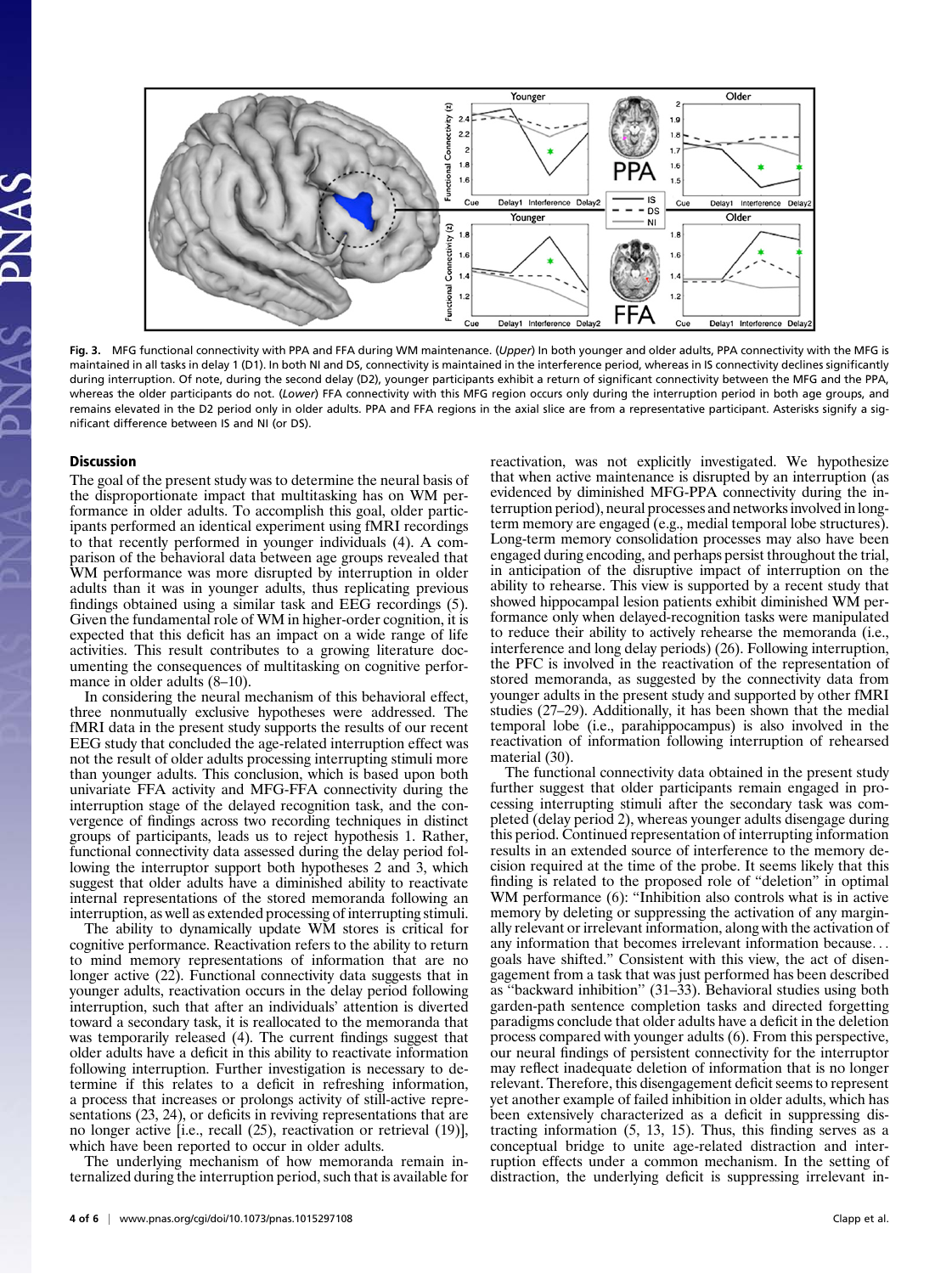formation that it is present, and in the setting of interruption, the deficit is suppressing information that is no longer present and no longer relevant. Further investigation will be necessary to assess if there are overlapping neural mechanisms that govern these aspects of suppression and associated age-related changes (34).

fMRI data from the present study reveals that an age-related interruption effect is not the result of excessive attention and overprocessing of the interrupting stimulus, but rather a diminished ability to both reactivate the memoranda after interruption and disengage from processing the interruptor. A direct relationship between these two phenomena is unclear given the current dataset. A failure in one of these processes may cause the other, or there may no causal connection. Of relevance, PPA-MFG and FFA-MFG connectivity did not correlate across participants in the postinterruption period. This finding suggests that the relationship between these networks and WM performance is more complex than a simple push-pull exchange of resources and will be investigated further.

There have been an increasing number of studies investigating functional connectivity changes in older adults (e.g., refs. 35 and 36) and it has been proposed that age-associated declines in WM and long-term memory are a result of reorganization in the functional integration of brain regions, in addition to general dysfunction of specific regions and white matter connections (37– 39). For example, Grady et al. (40) showed that functional connectivity between the hippocampus and prefrontal cortex differs between younger and older adults, such that older adults exhibit connectivity to more dorsolateral areas (rather than ventral areas) in the prefrontal cortex. Our findings, in identifying an almost identical region in the right MFG for older adults compared with younger adults (assessed independently for each age group), and no other significant prefrontal regions identified, suggests that the age-related effects reported here are a result of changes in switching between networks, rather than a global reorganization.

In conclusion, a number of theories exist as to why older adults struggle with multitasking (8), including: multiple tasks increase task difficulty/complexity (41), resource capacity limitations (42), increased crosstalk conflict (43), and greater bottleneck-processing limitations (44). The present results offer yet another mechanism for the impact of multitasking on cognitive performance in older adults. It will be important to evaluate how widespread interruption recovery failure, as mediated by deficits in the disengagement and reengagement of functional networks, is in older adults.

## Materials and Methods

**Participant Data.** Twenty healthy older participants (mean age 69.1  $\pm$  7.2 y, seven males) took part in the experiment. All participants had normal or corrected-to-normal vision, gave consent, and were monetarily compensated for participation in the study. Participants were considered healthy as determined by a battery of neuropsychological tests and a phone questionnaire. Data from three participants were excluded from all analyses because two participants had excessive motion in the scanner, and one participant did not perform the task correctly. To investigate age-related effects we compared the results from this study to a recent fMRI study performed with younger adults engaged in an identical task (4). All analyses and experimental parameters in this study were identical to the study with younger participants. The younger group consisted of 22 young, healthy adults (ages 18–32 y, mean: 24.57, 13 males) that were neurologically normal and had normal or corrected-to-normal vision. Twenty of these younger participants were used in this analysis, and two participants were removed because of not performing the task correctly.

Neuropsychological Test. After determining eligibility, older participants were screened on a separate day of testing to ensure intact executive and memory function. Eleven neuropsychological tests were used, including: the Mini-Mental State Exam (45), geriatric depression (46), visual-spatial function (copy of a modified Rey-Osterrieth figure), visual-episodic memory (memory for details of a modified Rey-Osterrieth figure), visual-motor sequencing [trail making test A and B (47, 48)], phonemic fluency (words beginning with the letter "D"), semantic fluency (animals), calculation ability (arithmetic), executive functioning (Stroop interference test), WM, and incidental recall (backward digit span and digit symbol, Wechsler Adult Intelligence ScaleRevised (49)]. Intact function was assessed as within 1.75 SDs of the norm on each of the tests listed above ([Table S2](http://www.pnas.org/lookup/suppl/doi:10.1073/pnas.1015297108/-/DCSupplemental/pnas.201015297SI.pdf?targetid=nameddest=ST2)). Of note, the older participants performed at a high level on neuropsychological testing, as well as on the experimental tasks. Thus, the implications are even greater when deficits are found in such high-performing older adults compared with younger adults, as for the present study. It would be expected that these effects would be even more exaggerated across the whole healthy older population.

Stimuli. The stimuli presented during the experiment consisted of grayscale images of faces and scenes and were novel across all tasks, all runs, and all trials of the experiment. The face stimuli consisted of a variety of neutralexpression male and female faces across a large age range. Hair and ears were removed digitally, and a blur was applied along the contours of the face as to remove any potential nonface-specific cues. All images were 225 pixels wide and 300 pixels tall (14  $\times$  18 cm) and were presented foveally, subtending 3° of visual angle from fixation.

Paradigm. The paradigm used was the same delayed-recognition WM tasks that were performed by younger adults (4) (Fig. 1). To summarize, participants were shown a picture of a scene during the encoding period (800 ms) and told to hold this image in mind. This was followed by a delay period (7,200 ms), an interfering stimulus (800 ms), a second delay period (7,200 ms), and finally a probe period (1,000 ms) in which participants were asked to make a match/no-match decision. There were three different WM conditions: no interference, distracting stimulus, and interrupting stimulus. An instruction slide was presented to participants before each block began, informing them of which of the four tasks they would be performing for the duration of the block.

In the NI condition, no interfering stimuli were present during the trial. Instead, the interference period acts as an extension of the delay. In both the DS and IS conditions, participants were presented with a picture of a face for 800 ms during the interference period. In the DS condition, participants were told that this face was irrelevant and should be ignored, but in the IS condition they were told to determine whether or not the face was of a male over the age of 40. In 10% of the trials, the face was a picture of a male over the age of 40; in these cases participants' were asked to press both buttons on the button box (otherwise they were instructed to not press anything). The trials that had button responses were discarded because of motor artifact. An additional two trials were included in the IS to balance for these trials. A fourth condition, PV, was included in the experiment. This condition was not a WM task. Participants were shown a picture of a scene during the cue period and a face during the interference period, and were instructed that neither stimulus needed to be remembered. During the probe period the participant responded to the direction of an arrow. The participants were instructed to make all decisions as quickly as possible without sacrificing accuracy. Each task was counterbalanced and repeated twice, with 16 trials in each run. These parameters were chosen to collect 32 trials of data for each task.

fMRI Acquisition and Processing. All images were acquired on a Siemens 3T Trio Magnetom. Images were collected with a 2-s repetition time and 1.78  $\times$  $1.78 \times 3.5$  voxel size. For functional data, 33 3.0-mm oblique axial T2\*weighted gradient-echo slices (repetition time, 2,000 ms; echo time, 25 ms; 90<sup>0</sup> flip angle and 250-mm<sup>2</sup> field-of-view in a 128  $\times$  128 matrix) were collected. Images were corrected for slice timing, motion artifacts, and Gaussian-smoothed to 5-mm FWHM. Data were modeled using a general linear model (GLM) in SPM5 in participant-native space. Group whole-brain maps were calculated from MNI-normalized data. In addition, high-resolution anatomical (T1-MPRAGE) datasets were collected.

Region of Interest Localization. An independent localizer task was used to identify face-selective areas in the visual association cortex, the FFA (19), and scene-selective areas, the PPA (20). In this task, participants performed 10 blocks of a one-back task. Each block consisted of a 16-s presentation of face stimuli, scene stimuli, or rest. Participants were instructed to indicate when a match (one-back) occurred within a block with a simple button press. Blocked-face and scene-stimuli regressors were contrasted to generate SPM[T] images, and from these contrasts, regions of interest (ROIs) were identified. A face-selective ROI (FFA) was then identified as the cluster of 35 contiguous voxels with the highest t-value within the right fusiform gyrus of each participant; the right FFA has been shown to be most strongly activated by faces; thus, it was used as a seed in all β-series correlations (19, 50). A sceneselective ROI (PPA) was also identified as the cluster of 35 contiguous voxels (388 mm<sup>3</sup>), with the highest t-value within the left parahippocampal gyrus of each participant. The left PPA has been shown to be the most selective for